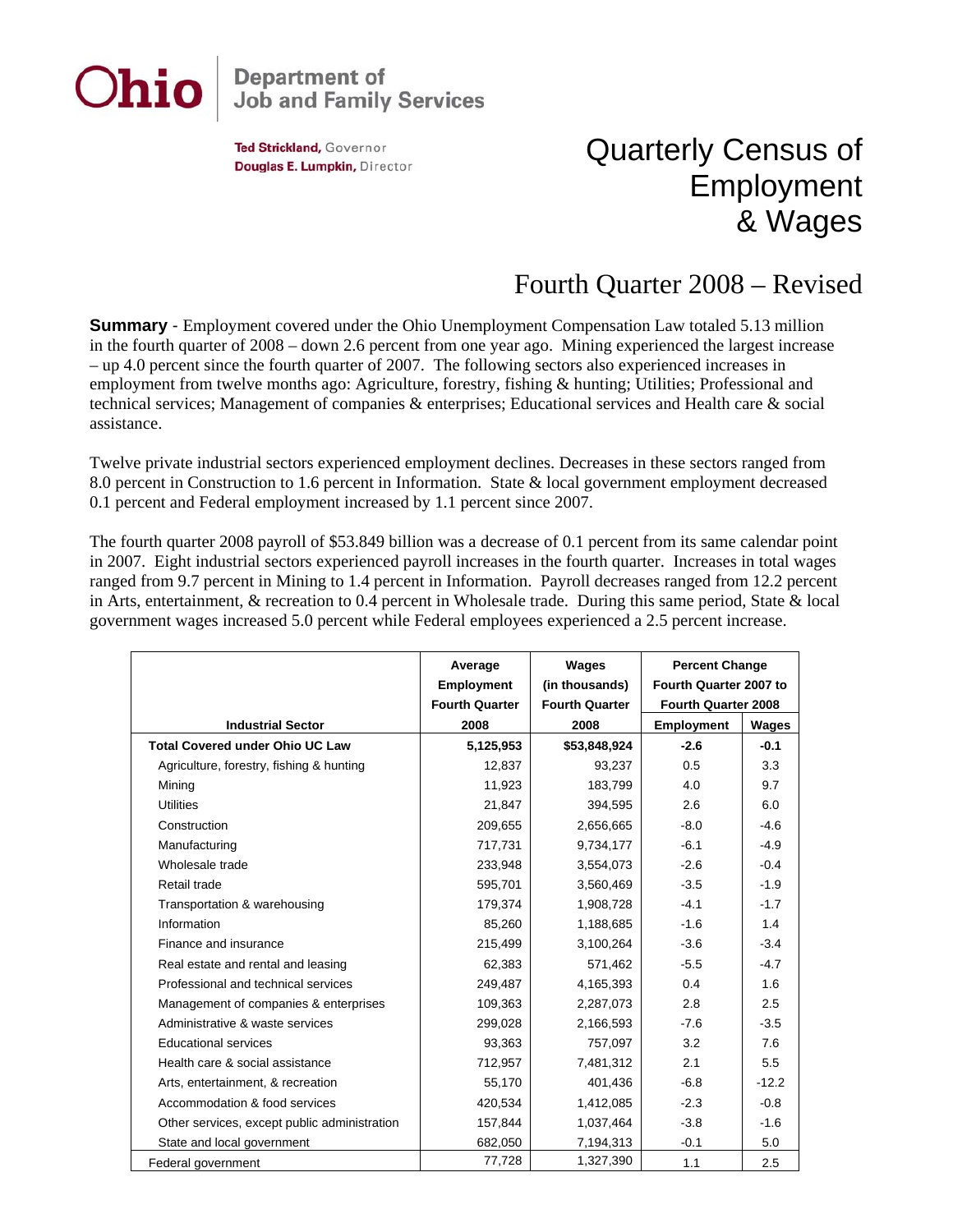None of Ohio's ten largest counties experienced employment increases from their fourth quarter 2007 levels. Declines from one year ago range from 4.7 percent in Lucas County to 1.5 percent in Summit County.

Five of the ten largest counties experienced payroll increases since 2007. Payroll gains ranged from 1.3 percent in Franklin County to 0.3 percent in Hamilton County. Butler, Cuyahoga, Lucas, Mahoning and Montgomery Counties experienced payroll decreases since the fourth quarter of 2007.

|                                        | Average<br><b>Employment</b><br><b>Fourth Quarter</b> | Wages<br>(in thousands)<br><b>Fourth Quarter</b> | <b>Percent Change</b><br>Fourth Quarter 2007 to<br><b>Fourth Quarter 2008</b> |        |
|----------------------------------------|-------------------------------------------------------|--------------------------------------------------|-------------------------------------------------------------------------------|--------|
| County                                 | 2008                                                  | 2008                                             | <b>Employment</b>                                                             | Wages  |
| <b>Total Covered under Ohio UC Law</b> | 5,125,953                                             | \$53,848,924                                     | $-2.6$                                                                        | $-0.1$ |
| <b>Butler</b>                          | 145,604                                               | 1,489,626                                        | $-2.5$                                                                        | $-1.0$ |
| Cuyahoga                               | 710,742                                               | 8,460,094                                        | $-3.1$                                                                        | $-1.3$ |
| Franklin                               | 668,270                                               | 7,568,209                                        | $-2.5$                                                                        | 1.3    |
| <b>Hamilton</b>                        | 504,807                                               | 6,396,903                                        | $-1.9$                                                                        | 0.3    |
| Lorain                                 | 96,112                                                | 909.349                                          | $-1.9$                                                                        | 0.9    |
| Lucas                                  | 209,510                                               | 2,102,405                                        | $-4.7$                                                                        | $-3.3$ |
| Mahoning                               | 99,749                                                | 859,509                                          | $-3.9$                                                                        | $-1.7$ |
| Montgomery                             | 254,054                                               | 2,703,338                                        | $-3.9$                                                                        | $-1.8$ |
| Stark                                  | 159,109                                               | 1,453,389                                        | $-2.4$                                                                        | 0.4    |
| Summit                                 | 270,174                                               | 2,893,702                                        | $-1.5$                                                                        | 0.6    |
| All other counties                     | 2,007,822                                             | 19,012,400                                       | $-2.4$                                                                        | 0.2    |

The chart that follows presents the percentage of Ohio covered employment in each of the ten largest counties and all other counties combined. Ten of Ohio's 88 counties account for more than 60 percent of the state's covered employment.



**Percentage of Fourth Quarter 2008 Employment - Ten Largest Counties**